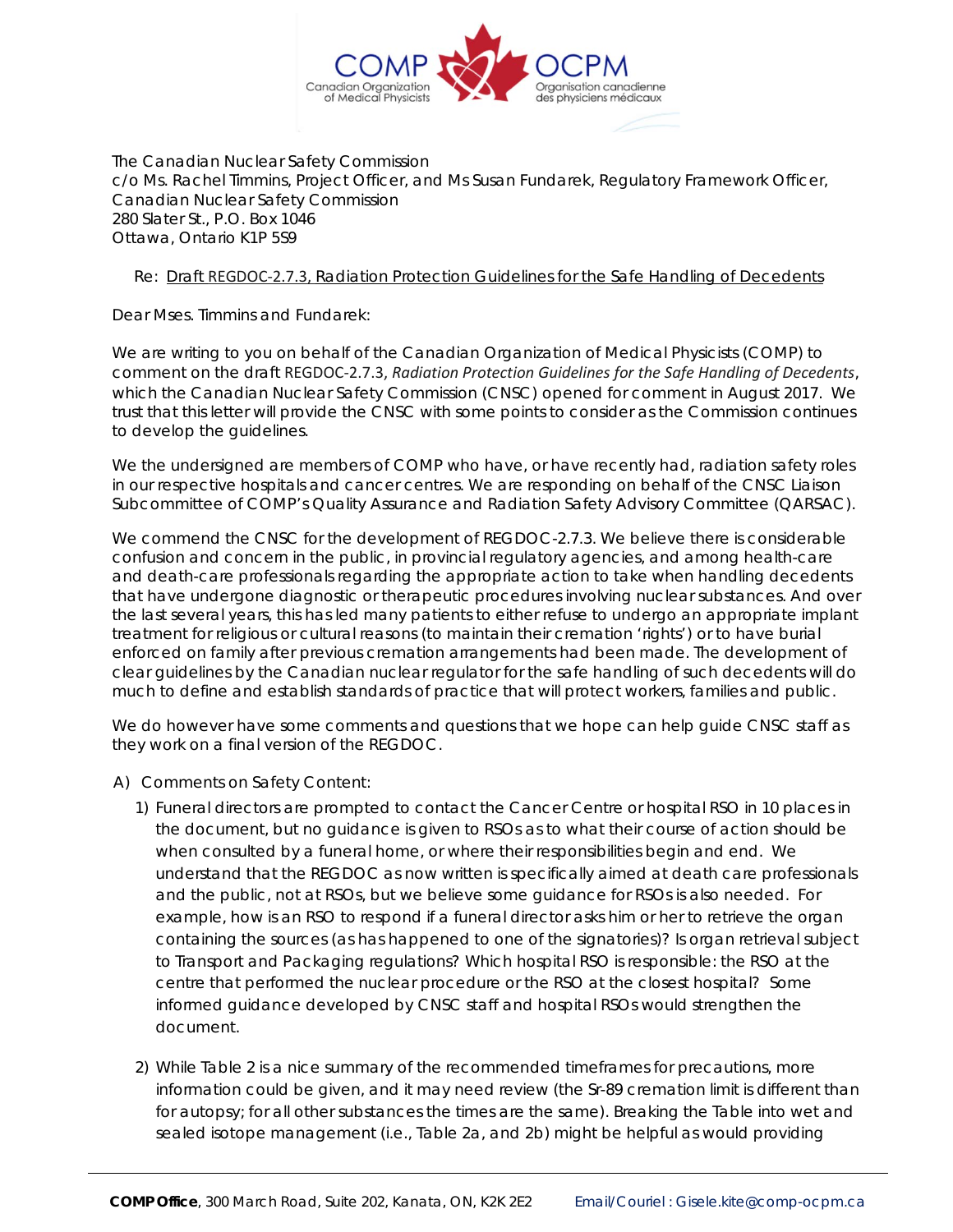some practical examples using the table. For example, the endpoints for each of the three columns must have been decided using some assumed final activity; listing these activities would clarify the timelines and help hospital RSOs when contacted to perform calculations.

Perhaps the document should simply and clearly state the activity below which there are no restrictions, along with the time limits specified in Table 2. For example for I-125 the Cremation/Autopsy time of 2 years may have been based on an initial implant activity of 200 mCi which over two years would decay to below 0.05 mCi. Then it would be helpful if the guideline specified that a decedent having less than XXX mCi of I-125 would be safe to undergo Cremation/Autopsy. And similar data could also be easily provided for the other isotopes with examples of situations provided.

- 3) Section 6.4 on I-131 seems weak, suggesting that decedent handling procedures would need to be assessed on a case-by-case basis which would involve contacting a treatment centre's RSO (see 1 above). At a minimum, perhaps the guideline can clearly state that no precautions are necessary after 2 months (as per Table 2).
- 4) Appendix A is informative but the definitions and limits presented are not specific to the topic of decedents containing nuclear substances. It may be useful to define activity (in both SI and older units) and to give some radiological data related to the isotopes which could be provided in the appendix (or in a linked website where data could be kept current as new isotopes are developed and used).

The use of the term '*activity'* as currently written in the table heading (Limit or activity) is specifying an *action* and not the quantification of a radioactive substance, this may be confusing to readers.

5) Appendix B is a useful summary of the relevant provincial regulations, although a web link to specific provincial acts and regulations in the second paragraph might add value. Also as now written it is clear that the regulations in some provinces undermine the radiation safety based rational of these guidelines. For example, under current Ontario regulations there are no conditions under which a decedent with an intact radioactive implant can be cremated.

The draft regulatory guide provides much needed flexibility in this regard but it is unclear how this will have any influence in the provinces with current prohibitive legislation. While this may be difficult to articulate in the guidelines, we would be interested to note if there is any chance that discussions between the national and provincial regulatory agencies can remove the current inconsistencies.

## B) Editorial Comments:

Page 1: The last sentence of the sixth paragraph states that more information on the types of medical procedures can be found on the CNSC website. This is a vague reference to a large site with many subsections which are somewhat difficult to navigate. Perhaps a specific URL can be given.

Page 2: Section 2.2 on Manual Brachytherapy (permanent implants) says that on average 100 seeds are distributed through the affected tissue. This estimate seems high; we would suggest saying 50-100 seeds.